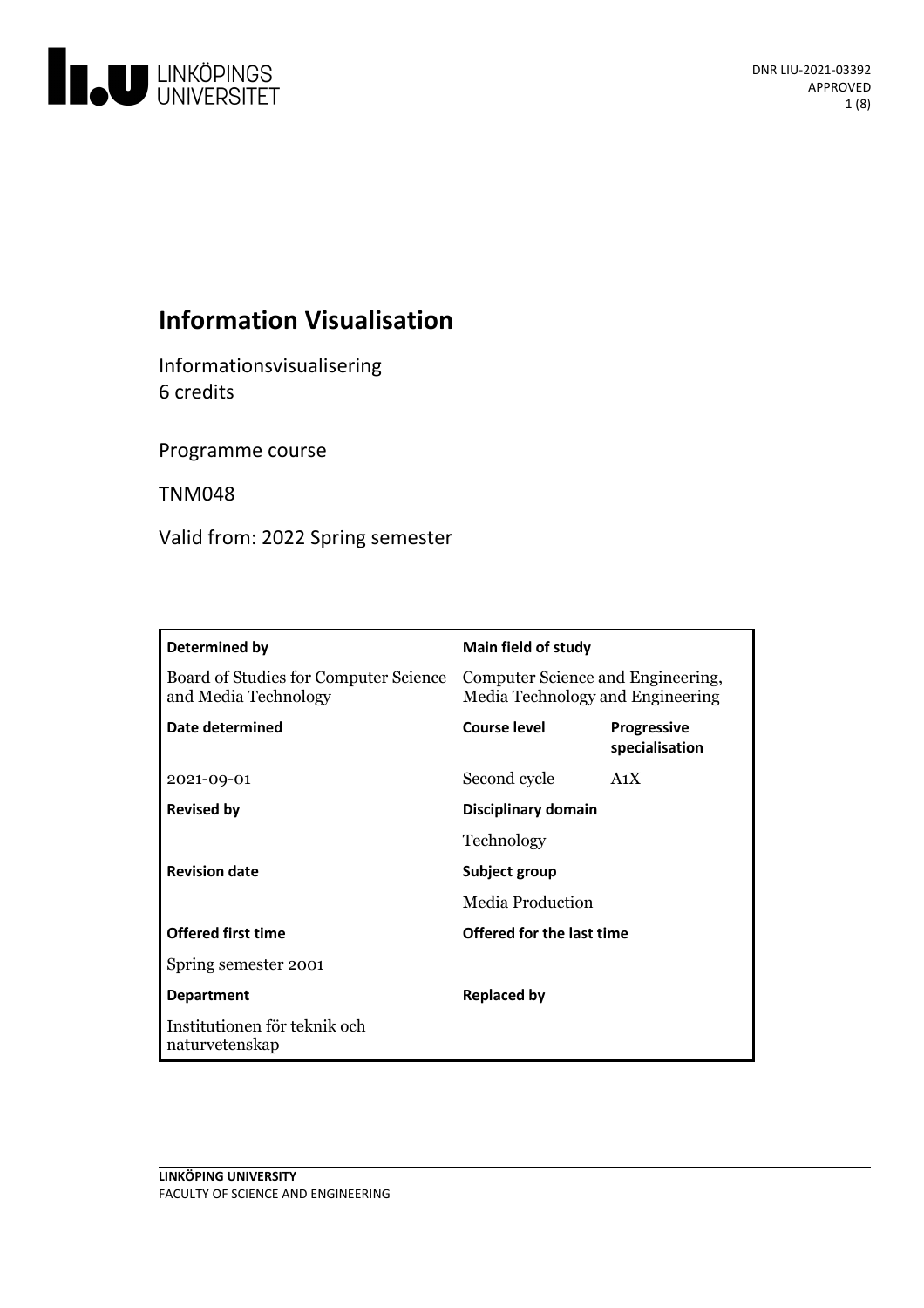# Specific information

The course is from 2023 replaced by TNM111.

# Course offered for

- Master of Science in Computer Science and Engineering
- Master of Science in Information Technology
- Master of Science in Media Technology and Engineering
- Master of Science in Computer Science and Software Engineering
- Master of Science in Applied Physics and Electrical Engineering
- Master of Science in Applied Physics and Electrical Engineering International
- Master's Programme in Computer Science

## Prerequisites

Programming. Computer graphics and webprogramming is good but not required.

# Intended learning outcomes

After completing the course, the student should be able to:

- assess the use of advanced techniques for analysis of large complex data sets
- reflect on the relevance of perception in the interpretation of interactive representations
- apply standard methods for evaluation of interactive information visualization applications
- implement interactive applications for information visualization

## Course content

The lectures provide the theoretical framework necessary to work with information visualization. These cover methods for interactive visualization of large complex data sets, common in areas such as: product development, health- care, process control, bioinformatics, etc. The lectures will also cover perception and methods for evaluation. The labs will focus on the implementation of interactive information visualization and here students work in small groups to make practical use of techniques to analyze abstract datasets. In a final project assignment, the student gets the opportunity to specialize in a specific field of information visualization.

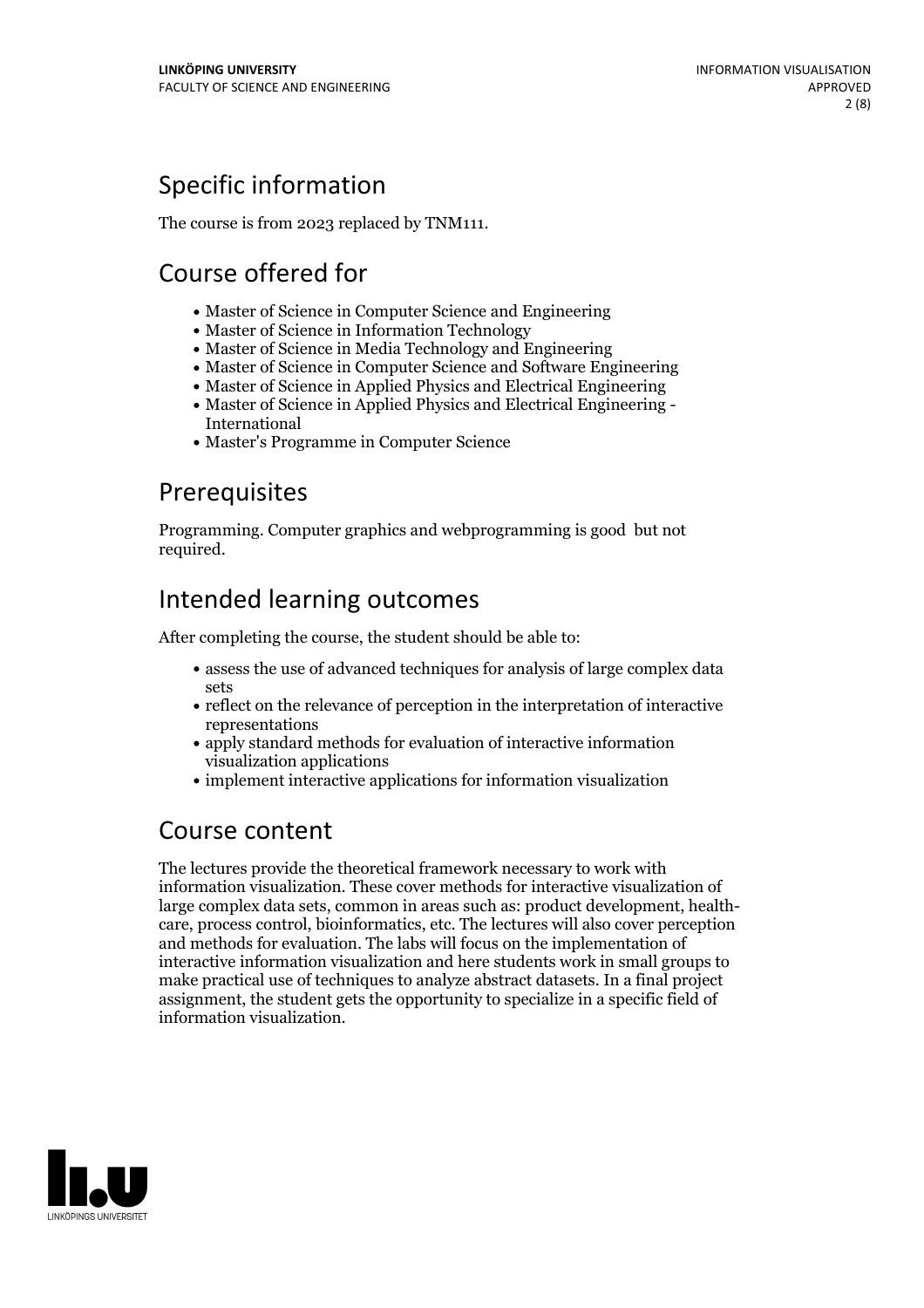## Teaching and working methods

The course is composed of lectures, laboratory assignments and a project assignment

## Examination

| LAB <sub>2</sub> | Laboratory work    | 2 credits | U.G        |
|------------------|--------------------|-----------|------------|
| PRA2             | Project assignment | 4 credits | U, 3, 4, 5 |

## Grades

Four-grade scale, LiU, U, 3, 4, 5

## Other information

## **Supplementarycourses**

Advanced Visual Data Analysis

### **About teaching and examination language**

The teaching language is presented in the Overview tab for each course. The examination language relates to the teaching language as follows:

- If teaching language is "Swedish", the course as a whole could be given in Swedish, or partly in English. Examination language is Swedish, but parts
- of the examination can be in English. If teaching language is "English", the course as <sup>a</sup> whole is taught in English. Examination language is English. If teaching language is "Swedish/English", the course as <sup>a</sup> whole will be
- taught in English if students without prior knowledge of the Swedish language participate. Examination language is Swedish or English depending on teaching language.

### **Other**

The course is conducted in a manner where both men's and women's experience and knowledge are made visible and developed.

The planning and implementation of a course should correspond to the course syllabus. The course evaluation should therefore be conducted with the course syllabus as a starting point.

If special circumstances prevail, the vice-chancellor may in a special decision specify the preconditions for temporary deviations from this course syllabus, and delegate the right to take such decisions.

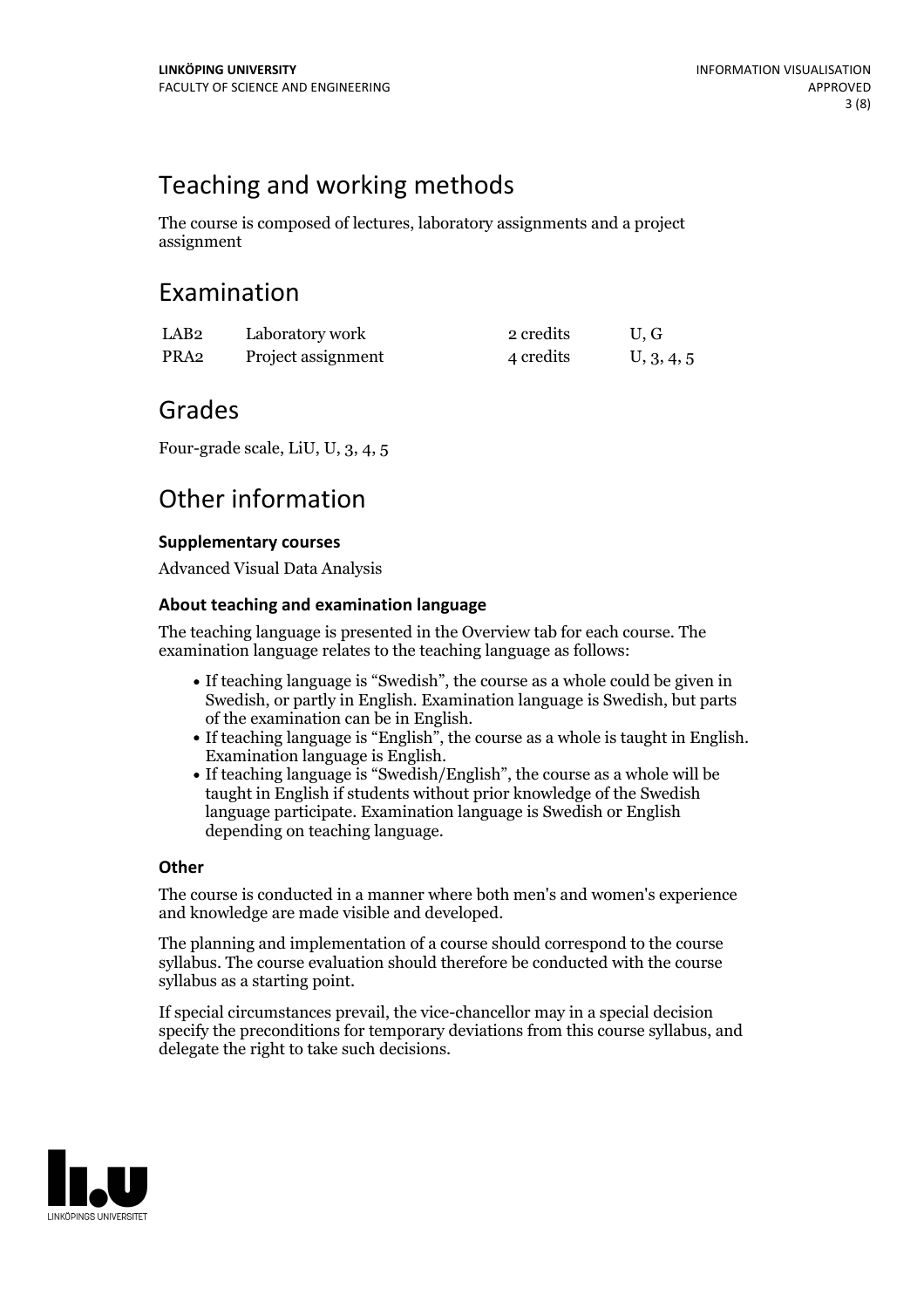## **Common rules**

### Course syllabus

A syllabus must be established for each course. The syllabus specifies the aim and contents of the course, and the prior knowledge that a student must have in order to be able to benefit from the course.

## Timetabling

Courses are timetabled after a decision has been made for this course concerning its assignment to a timetable module.

### Interruption in and deregistration from a course

The LiU decision, Guidelines concerning confirmation of participation in education (Dnr LiU-2020-02256), states that interruptions in study are to be recorded in Ladok. Thus, all students who do not participate in a course for which they have registered must record the interruption, such that the registration on the course can be removed. Deregistration from or interrupting a course is carried out using <sup>a</sup> web-based form: https://www.lith.liu.se/for- [studenter/kurskomplettering?l=en.](https://www.lith.liu.se/for-studenter/kurskomplettering?l=en)

## Cancelled courses and changes to the course syllabus

Courses with few participants (fewer than 10) may be cancelled or organised in a manner that differs from that stated in the course syllabus. The Dean is to deliberate and decide whether a course is to be cancelled or changed from the course syllabus.

## Guidelines relating to examinations and examiners

For details, see Guidelines for education and examination for first-cycle and second-cycle education at Linköping University, Dnr LiU-2020-04501 [\(http://styrdokument.liu.se/Regelsamling/VisaBeslut/917592\)](http://styrdokument.liu.se/Regelsamling/VisaBeslut/917592).

An examiner must be employed as a teacher at LiU according to the LiU Regulations for Appointments, Dnr LiU-2021-01204 [\(https://styrdokument.liu.se/Regelsamling/VisaBeslut/622784](https://styrdokument.liu.se/Regelsamling/VisaBeslut/622784)). For courses in second-cycle, the following teachers can be appointed as examiner: Professor (including Adjunct and Visiting Professor), Associate Professor (including Adjunct), Senior Lecturer (including Adjunct and Visiting Senior Lecturer), Research Fellow, or Postdoc. For courses in first-cycle, Assistant Lecturer (including Adjunct and Visiting Assistant Lecturer) can also be appointed as examiner in addition to those listed for second-cycle courses. In exceptional cases, a Part-time Lecturer can also be appointed as an examiner at both first- and second cycle, see Delegation of authority for the Board of Faculty of Science and Engineering.

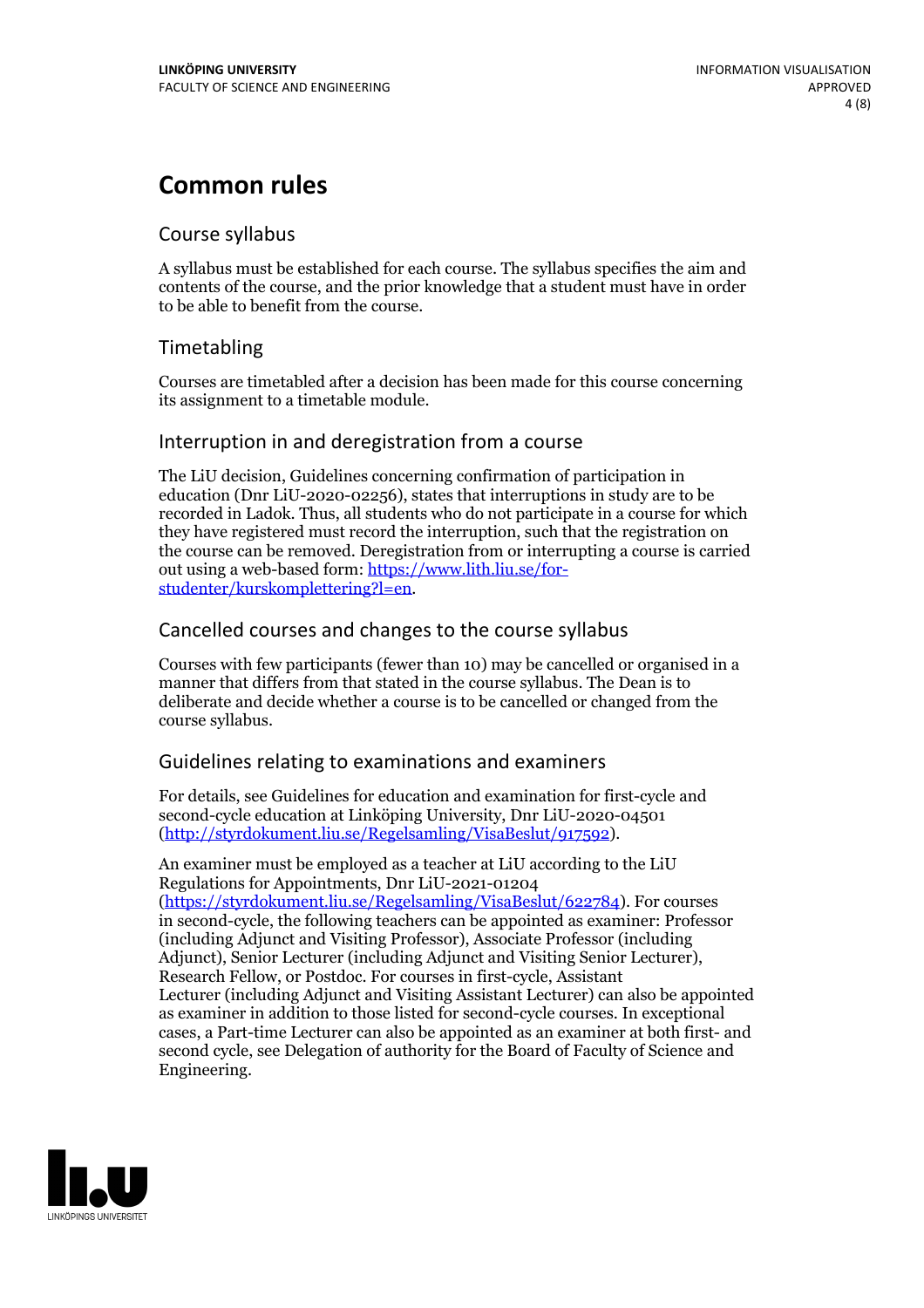## Forms of examination

#### **Principles for examination**

Written and oral examinations and digital and computer-based examinations are held at least three times a year: once immediately after the end of the course, once in August, and once (usually) in one of the re-examination periods. Examinations held at other times are to follow a decision of the faculty programme board.

Principles for examination scheduling for courses that follow the study periods:

- courses given in VT1 are examined for the first time in March, with re-examination in June and August
- courses given in VT2 are examined for the first time in May, with re-examination in August and October
- courses given in HT1 are examined for the first time in October, with re-examination in January and August
- courses given in HT2 are examined for the first time in January, with re-examination in March and in August.

The examination schedule is based on the structure of timetable modules, but there may be deviations from this, mainly in the case of courses that are studied and examined for several programmes and in lower grades (i.e. 1 and 2).

Examinations for courses that the faculty programme board has decided are to be held in alternate years are held three times during the school year in which the course is given according to the principles stated above.

Examinations for courses that are cancelled orrescheduled such that they are not given in one or several years are held three times during the year that immediately follows the course, with examination scheduling that corresponds to the scheduling that was in force before the course was cancelled or rescheduled.

When a course, or a written examination (TEN, DIT, DAT), is given for the last time, the regular examination and two re-examinations will be offered. Thereafter, examinations are phased out by offering three examinations during the following academic year at the same times as the examinations in any substitute course. If there is no substitute course, three examinations will be offered during re- examination periods during the following academic year. Other examination times are decided by the faculty programme board. In all cases above, the examination is also offered one more time during the academic year after the following, unless the faculty programme board decides otherwise. In total, 6 re-examinations are offered, of which 2 are regular re-examinations. In the examination registration system, the examinations given for the penultimate time and the last time are denoted.

If a course is given during several periods of the year (for programmes, or on different occasions for different programmes) the faculty programme board or boards determine together the scheduling and frequency of re-examination occasions.

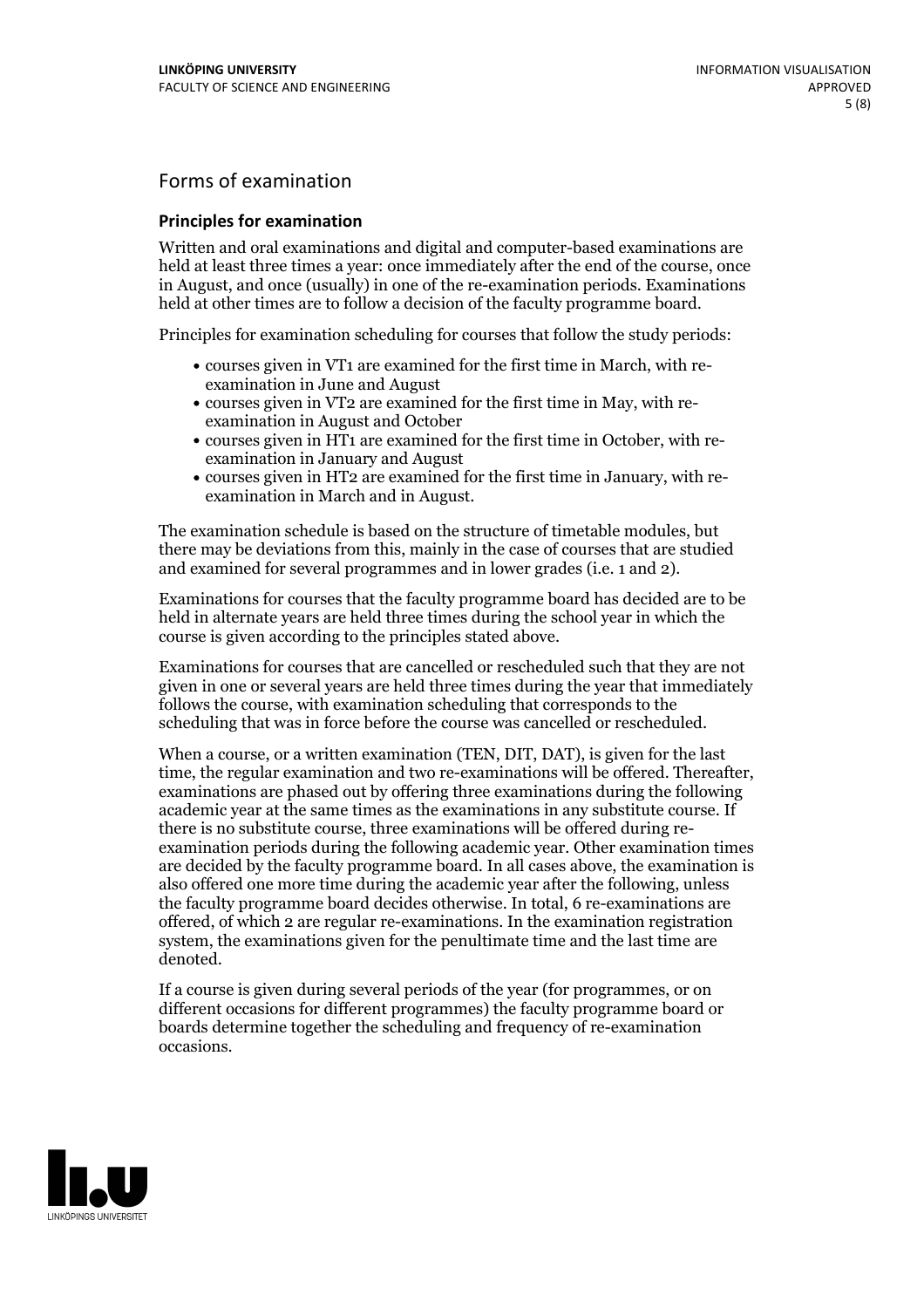### **Retakes of other forms of examination**

Regulations concerning retakes of other forms of examination than written examinations and digital and computer-based examinations are given in the LiU guidelines for examinations and examiners, [http://styrdokument.liu.se/Regelsamling/VisaBeslut/917592.](http://styrdokument.liu.se/Regelsamling/VisaBeslut/917592)

#### **Course closure**

For Decision on Routines for Administration of the Discontinuation of Educational Programs, Freestanding Courses and Courses in Programs, see DNR LiU-2021-04782. After a decision on closure and after the end of the discontinuation period, the students are referred to a replacement course (or similar) according to information in the course syllabus or programme syllabus. If a student has passed some part/parts of a closed program course but not all, and there is an at least partially replacing course, an assessment of crediting can be made. Any crediting of course components is made by the examiner.

#### **Registration for examination**

In order to take an written, digital or computer-based examination, registration in advance is mandatory, see decision in the university's rule book [https://styrdokument.liu.se/Regelsamling/VisaBeslut/622682.](https://styrdokument.liu.se/Regelsamling/VisaBeslut/622682) An unregistered student can thus not be offered a place. The registration is done at the Student Portal or in the LiU-app during the registration period. The registration period opens 30 days before the date of the examination and closes 10 days before the date of the examination. Candidates are informed of the location of the examination by email, four days in advance.

#### **Code of conduct for students during examinations**

Details are given in a decision in the university's rule book: <http://styrdokument.liu.se/Regelsamling/VisaBeslut/622682>.

#### **Retakes for higher grade**

Students at the Institute of Technology at LiU have the right to retake written examinations and digital and computer-based examinations in an attempt to achieve a higher grade. This is valid for all examination components with code "TEN", "DIT" and "DAT". The same right may not be exercised for other examination components, unless otherwise specified in the course syllabus.

A retake is not possible on courses that are included in an issued degree diploma.

#### **Grades**

The grades that are preferably to be used are Fail (U), Pass (3), Pass not without distinction  $(4)$  and Pass with distinction  $(5)$ .

- Grades U, 3, 4, 5 are to be awarded for courses that have written or digital examinations.<br>• Grades Fail (U) and Pass (G) may be awarded for courses with a large
- degree of practical components such as laboratory work, project work and

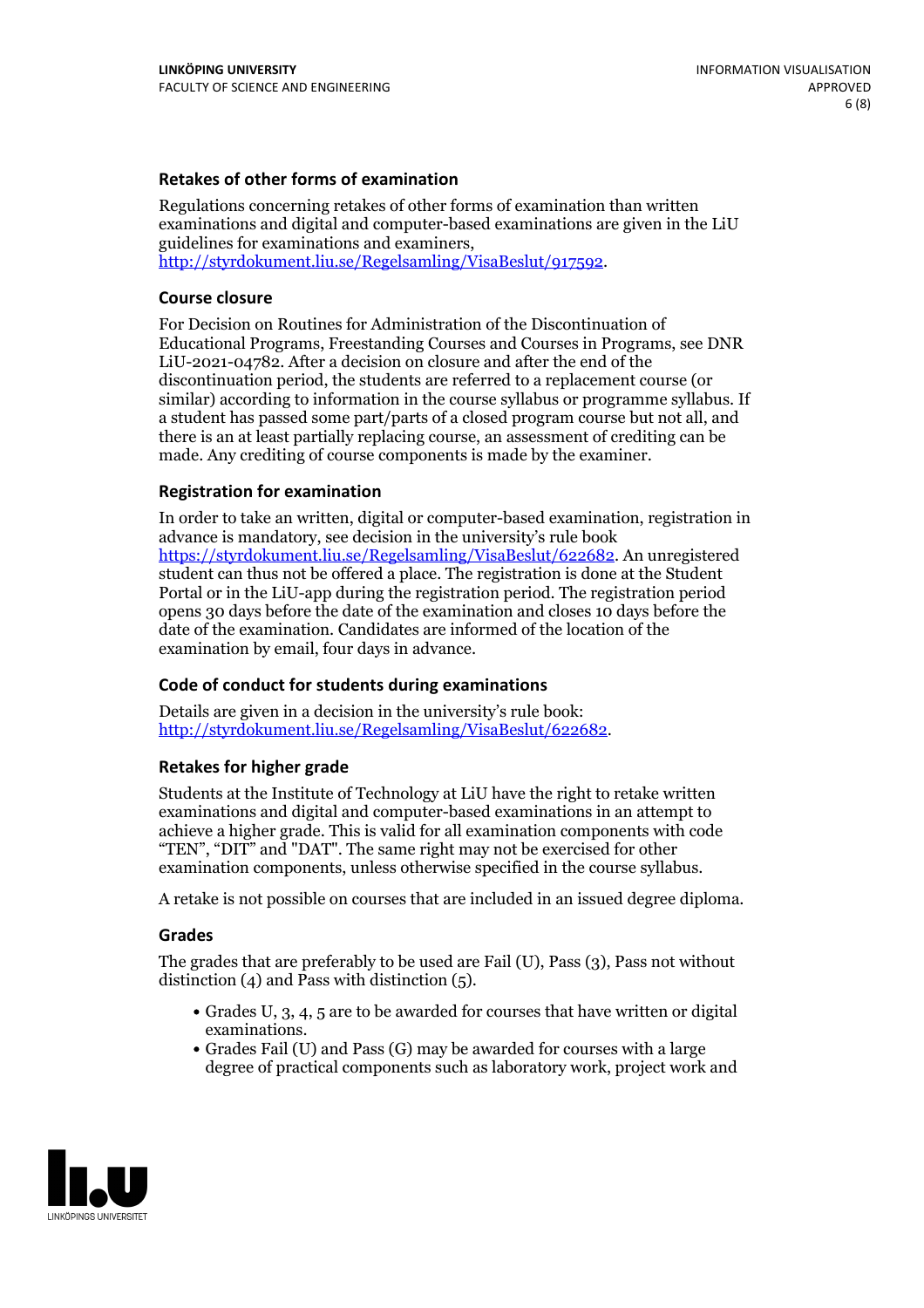group work.<br>• Grades Fail (U) and Pass (G) are to be used for degree projects and other independent work.

### **Examination components**

The following examination components and associated module codes are used at the Faculty of Science and Engineering:

- Grades U, 3, 4, 5 are to be awarded for written examinations (TEN) and
- digital examinations (DIT).<br>• Examination components for which the grades Fail (U) and Pass (G) may be awarded are laboratory work (LAB), project work (PRA), preparatory written examination (KTR), digital preparatory written examination (DIK), oral examination (MUN), computer-based examination (DAT), home
- assignment (HEM), and assignment (UPG).<br>• Students receive grades either Fail (U) or Pass (G) for other examination components in which the examination criteria are satisfied principally through active attendance such as tutorial group (BAS) or examination item
- (MOM).<br>• Grades Fail (U) and Pass (G) are to be used for the examination components Opposition (OPPO) and Attendance at thesis presentation (AUSK) (i.e. part of the degree project).

In general, the following applies:

- 
- Mandatory course components must be scored and given <sup>a</sup> module code. Examination components that are not scored, cannot be mandatory. Hence, it is voluntary to participate in these examinations, and the voluntariness must be clearly stated. Additionally, if there are any associated conditions to
- the examination component, these must be clearly stated as well.<br>• For courses with more than one examination component with grades U,3,4,5, it shall be clearly stated how the final grade is weighted.

For mandatory components, the following applies (in accordance with the LiU Guidelines for education and examination for first-cycle and second-cycle education at Linköping University,<br>[http://styrdokument.liu.se/Regelsamling/VisaBeslut/917592\)](http://styrdokument.liu.se/Regelsamling/VisaBeslut/917592):

If special circumstances prevail, and if it is possible with consideration of the nature of the compulsory component, the examiner may decide to replace the compulsory component with another equivalent component.

For possibilities to alternative forms of examinations, the following applies (in accordance with the LiU Guidelines for education and examination for first-cycle [http://styrdokument.liu.se/Regelsamling/VisaBeslut/917592\)](http://styrdokument.liu.se/Regelsamling/VisaBeslut/917592):

If the LiU coordinator for students with disabilities has granted a student the right to an adapted examination for a written examination in an examination hall, the student has the right to it.